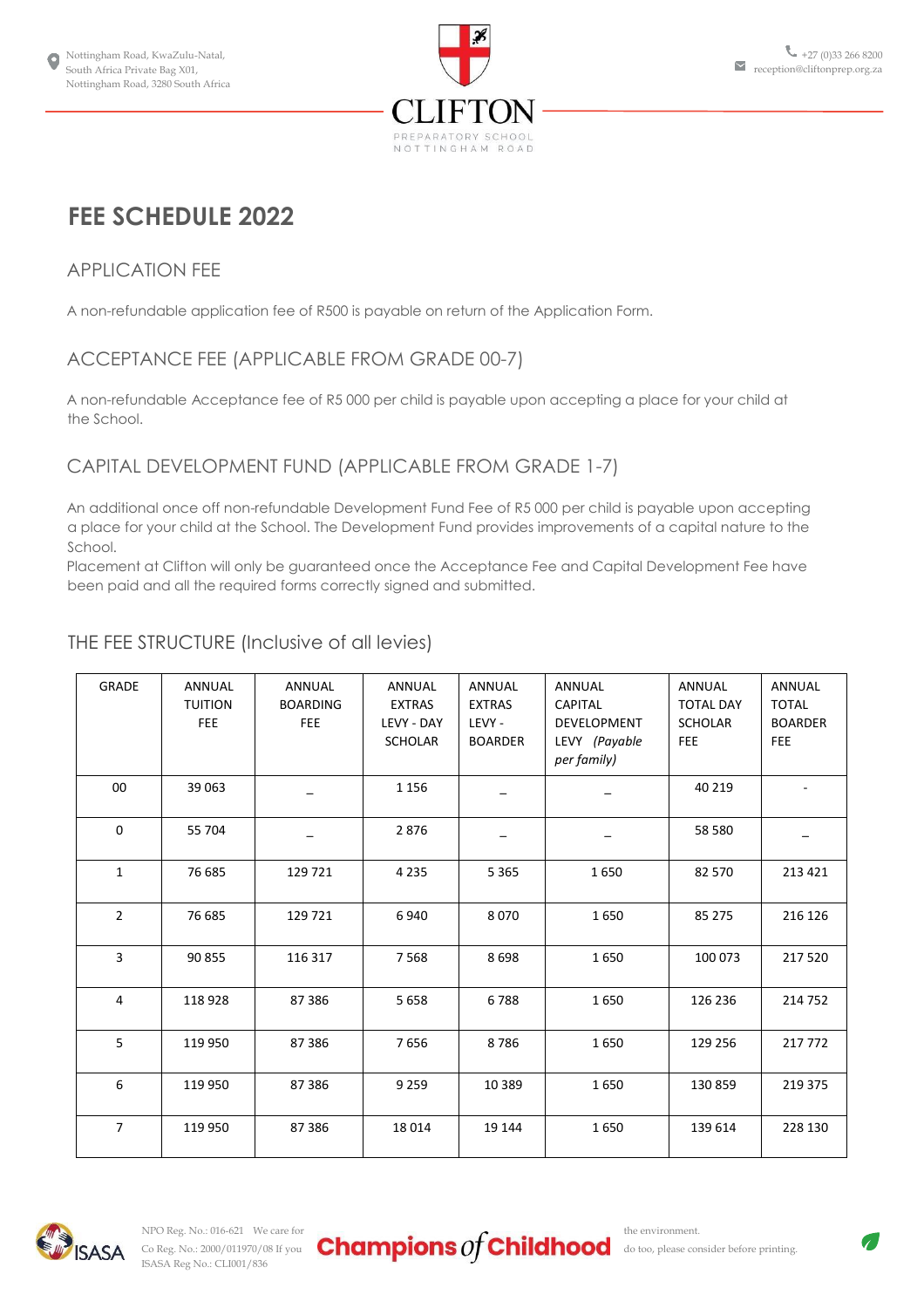

# NON-SOUTH AFRICAN RESIDENT PUPILS

Rigid exchange Control regulations necessitate a full term's fees (in addition to the usual Acceptance fee) to be paid to the School, before a pupil who is resident to a country outside the boarders of South Africa may be admitted to the School. This rule also applies to local parents paying in a foreign currency.

# EXTRAS LEVY (AS PER TABLE)

This Levy covers Personal Accident insurance, grade school trips (including the Grade 7 trip to Botswana), text books and workbooks, printing and photocopying, School Magazine, School photographs, visiting arts and cultural performers, invited speakers, library subscription (grade one), IT access, IEB benchmarking tests etc. The Extras Levy does not cover specialized learning support fees (Occupational Therapist, Speech Therapist, Remedial Therapist, Play Therapy, Facilitators and Educational Psychologist), Riding School costs, purchases from the School Shop, optional termly hikes, hotdog Monday money, tuck shop purchases, visiting book sales.

## CAPITAL DEVELOPMENT LEVY (PER FAMILY - APPLICABLE FROM GRADE 1- 7)

This Levy is charged per family and is payable in advance, either annually, quarterly or monthly. (See the above table). This Levy provides improvements of a capital nature to the School.

#### DAY SCHOLAR MEALS

A mid-morning snack and juice is provided to all pupils. Lunch is provided to all Grade 1 - 7 pupils. Lunch is available to Grade 00 - 0 pupils at a cost of R22 per meal and will be added to the school account. Requests for these meals must be booked in advance through the Junior Primary HOD on a quarterly basis.

#### DAILY BOARDING RATE

Day scholars may stay overnight in boarding when required at a daily rate of R267. Stays of more than 2 weeks will be charged at the pro-rata boarding fee.

#### HOWICK BUS

Daily transport is available. Enquiries to be made with the School Secretary. Booking is essential as seating is limited.

#### JOHANNESBURG / DURBAN BUS

Transport is available to Johannesburg and Durban at the start and end of term and at mid-term break. This is by prior arrangement with the School Secretary. Booking is essential as seating is limited.

#### SPECIAL TRIPS / TRANSPORTATION FOR BOARDERS

This service is offered by prior arrangement with the School Secretary. Rates do apply.